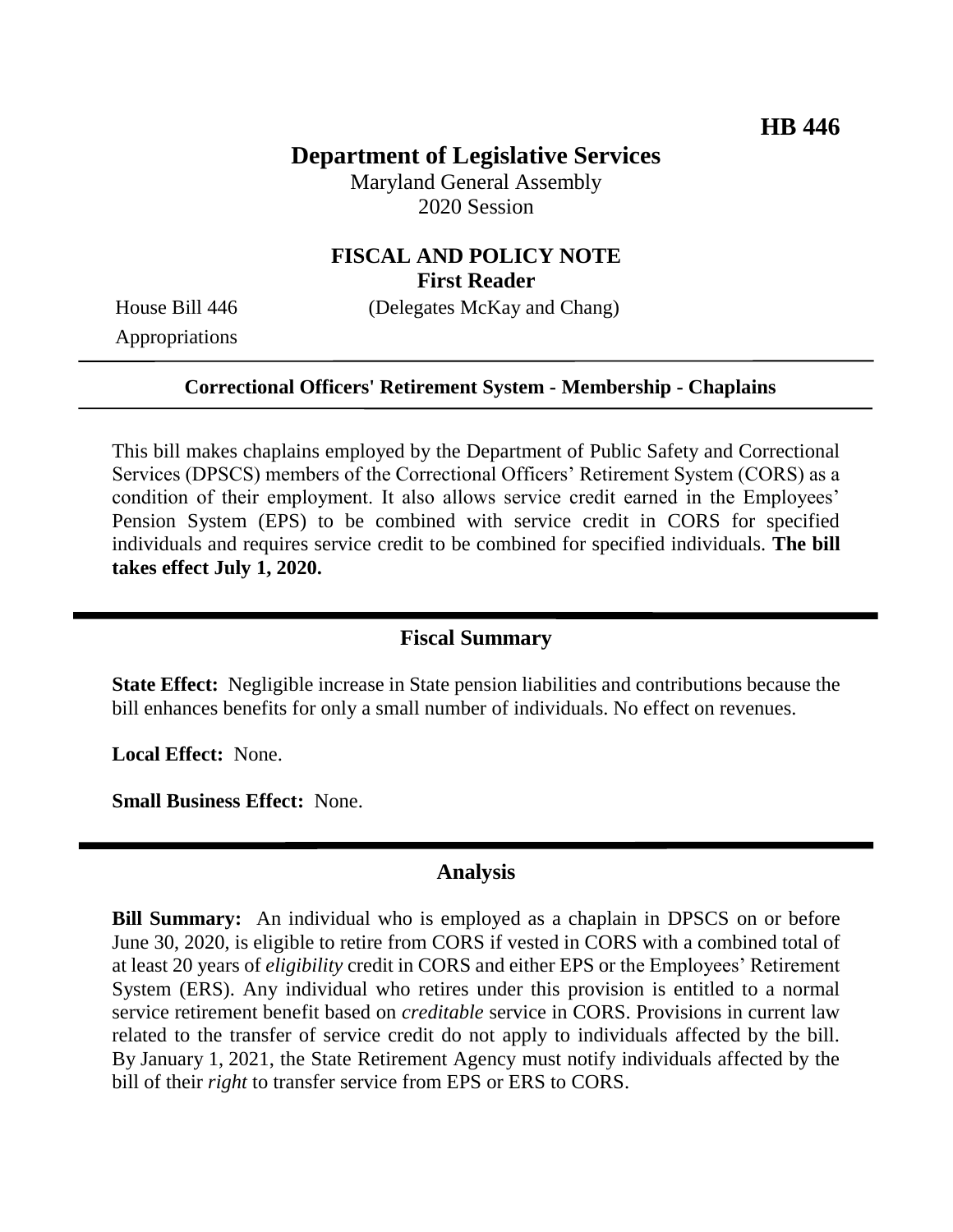Individuals affected by the bill who do not have creditable service in EPS before July 1, 2008, must have their service credit in EPS transferred to CORS and combined with future CORS service. If any of these individuals is granted an ordinary disability benefit, the Board of Trustees of the State Retirement and Pension System (SRPS) must calculate and pay the ordinary disability benefit that is greater under either CORS or EPS.

**Current Law/Background:** Eligibility for CORS membership has been expanded in recent years from just correctional officers in the first six job classifications and security attendants at the Clifton T. Perkins Hospital Center to now also include:

- correctional dietary, maintenance, and supply workers (Chapter 340 of 2006);
- correctional laundry workers and designated employees of Maryland Correctional Enterprises (Chapters 408 and 409 of 2008);
- correctional case management specialists, supervisors, and managers (Chapters 218 and 219 of 2016);
- parole and probation agents, supervisors, and regional administrators (Chapters 688 and 689 of 2017);
- specified counselors, social workers, psychologists, and recreation officers within DPSCS (Chapter 690 of 2017); and
- specified detention center employees of the Department of Juvenile Services and specified supervisory positions within DPSCS (that had been inadvertently omitted from earlier legislation) (Chapter 579 of 2018).

Although the bill applies to members of both ERS and EPS, all affected members are assumed to participate only in EPS (ERS was closed to new members in 1980). Based on data provided by DPSCS, the bill affects approximately 22 individuals currently employed as chaplains and an additional one vacant position.

**Exhibit 1** shows the key provisions for CORS and EPS. As the exhibit shows, Chapter 110 of 2006 phased in a higher EPS employee contribution rate, from 2.0% in fiscal 2006 to 5.0% in fiscal 2009. Chapter 397 of 2011 made additional changes, raising the member contribution rate to 7.0% and reducing the benefit multiplier to 1.5% for members hired after June 30, 2011. Prior to July 1, 1998, EPS was noncontributory for most members.

Chapter 397 also raised the vesting requirement from 5 to 10 years for all members of SRPS hired on or after July 1, 2011. However, Chapters 608 and 609 of 2012 allow a member of any SRPS system who was a member on June 30, 2011, and who transfers into another SRPS system on or after July 1, 2011, without a break in employment (of more than 30 days) to be subject to the same requirements for the new system that were in effect on June 30, 2011. For the purposes of this bill, individuals who were members of

HB 446/ Page 2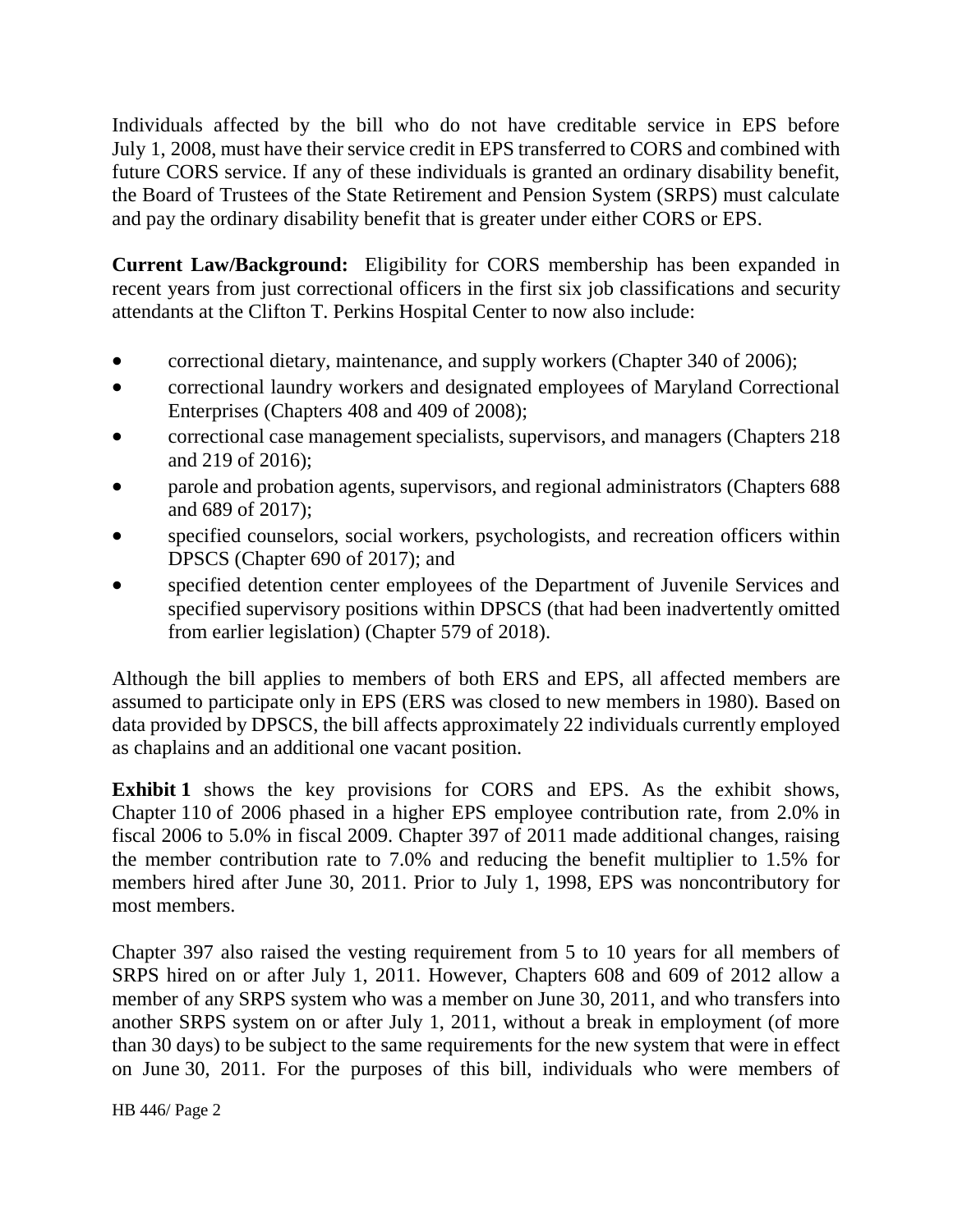EPS before July 1, 2011, and who transfer to CORS under the bill, require only 5 years (instead of 10) to vest in CORS. Individuals who joined EPS on or after July 1, 2011, and transfer under the bill will still need 10 years to vest in CORS.

| <b>Exhibit 1</b><br><b>Pension Plan Provisions</b>      |                                                                                                                           |                           |                           |
|---------------------------------------------------------|---------------------------------------------------------------------------------------------------------------------------|---------------------------|---------------------------|
|                                                         | <b>Employees' Pension System</b>                                                                                          |                           |                           |
|                                                         | Hired Before July 1, 2011                                                                                                 | Hired After June 30, 2011 | <b>CORS</b>               |
| Normal Retirement Age                                   | $62^{1}$                                                                                                                  | $65^{2}$                  | $55^3$                    |
| <b>Years of Service for</b><br><b>Normal Retirement</b> | 30                                                                                                                        | Age and service add to 90 | 20                        |
| <b>Employee Contribution</b>                            | None prior to 1998<br>2.0% (1998-2006)<br>3.0% in 2007<br>4.0% in 2008<br>$5.0\%$ (2009-2011)<br>7.0% after June 30, 2011 | 7.0%                      | 5.0%                      |
| Benefit Multiplier                                      | 1.8% (after 1998)<br>1.2% (before 1998)                                                                                   | 1.5%                      | $1.82\%$ of<br><b>AFC</b> |

AFC: average final compensation

CORS: Correctional Officers' Retirement System

<sup>1</sup>Retiree must have at least 5 years of service.

<sup>2</sup>Retiree must have at least 10 years of service.

<sup>3</sup>Retiree must have 5 years of service if hired before July 1, 2011; otherwise, retiree must have 10 years of service if hired on or after July 1, 2011.

Source: Maryland Annotated Code; State Personnel and Pensions Article

"Eligibility service" means service credit that is recognized for determining eligibility for a retirement benefit. In general, a member of EPS receives one year of eligibility service credit for completing at least 500 hours of employment in a fiscal year. "Creditable service" is service credit that is recognized for computing a retirement benefit. In general, it equals eligibility service credit plus credit for unused sick leave.

HB 446/ Page 3 Title 37 of the State Personnel and Pensions Article governs transfers from EPS to another contributory pension system (like CORS). Under Title 37, a "new system" means the system into which the member is transferring service credit, and "previous system" means the system from which the individual is transferring. Members transferring creditable service from EPS to another contributory system must pay the member contribution rates